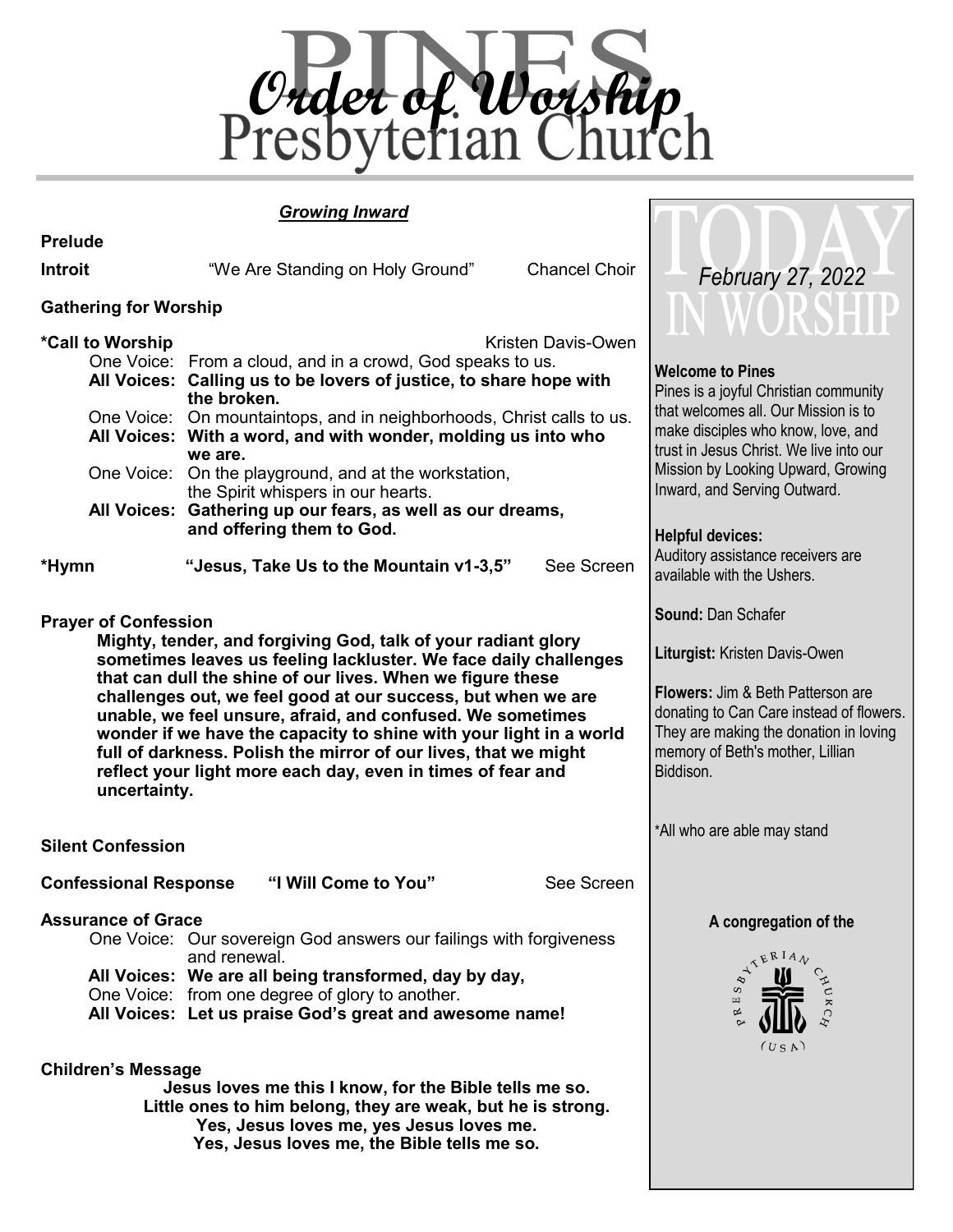## *Looking Upward*

|                       | <b>Looking Upward</b>                                         |                        | <b>Pray for the People of Pines</b>                |                                                       |
|-----------------------|---------------------------------------------------------------|------------------------|----------------------------------------------------|-------------------------------------------------------|
| <b>First Reading</b>  |                                                               | Exodus 34:29-35        | Norma Bender<br>Jean Breitenwischer                | Larry Greenlee<br>Barbara Greenlee                    |
| <b>Anthem</b>         | "I Sing th' Almighty Power of God"<br>arr. by Austin Lovelace | <b>Chancel Choir</b>   | Barbara Caffall<br>Virginia Smith<br>Carolyn Craig | Linda Carlson<br>Melissa Sandstrom<br>Nancy Watler    |
| <b>Second Reading</b> |                                                               | 2 Corinthians 3:12-4:2 | Liz Buelow<br>Karen MacAllister<br>Darlene Wendt   | Ann Smith<br><b>Bill Deffebach</b><br>Ray Stauffacher |
| <b>Sermon</b>         | "A Glowing Recommendation"                                    | Rev. Andy Gans         | <b>Bruce Wendt</b>                                 | Lynn Stauffacher                                      |
| *Hymn                 | "Immortal, Invisible, God Only Wise"                          | See Screen             |                                                    |                                                       |

## *Serving Outward*

| *Saying What We Believe from The Scotts Confession, 1560       |
|----------------------------------------------------------------|
| We confess and acknowledge one God alone,                      |
| to whom alone we must cleave,                                  |
| whom alone we must serve,                                      |
| whom only we must worship,                                     |
| and in whom alone we put our trust.                            |
|                                                                |
| Who is eternal, infinite, immeasurable, incomprehensible,      |
| omnipotent, invisible;                                         |
| one in substance                                               |
| and yet distinct in three persons,                             |
| the Father, the Son, and the Holy Ghost.                       |
| By whom we confess and believe                                 |
| all things in heaven and earth,                                |
| visible and invisible,                                         |
| to have been created,                                          |
| to be retained in their being,                                 |
| and to be ruled and guided by his inscrutable providence       |
| for such end as his eternal wisdom,                            |
| goodness, and justice have appointed,                          |
| and to the manifestation of his own glory.                     |
|                                                                |
| *Gloria Patri                                                  |
| Glory be to the Father, and to the Son, and to the Holy Ghost; |
|                                                                |

**As it was in the beginning, is now and ever shall be, world without end. Amen. Amen.** 

|  |  | <b>Offering and Offertory</b> |
|--|--|-------------------------------|
|--|--|-------------------------------|

**\*Doxology**

**Praise God, from whom all blessings flow; Praise God, all creatures here below; Praise God above, ye heavenly host; Praise Father, Son, and Holy Ghost. Amen** 

| The Lord's Prayer     |                                                   |            |
|-----------------------|---------------------------------------------------|------------|
| *Hymn                 | "Lord, the Light of Your Love is Shining"         | See Screen |
| *Charge & Benediction |                                                   |            |
|                       | *Benediction Response "You Shall Go Out With Joy" | See Screen |

**\*Postlude and Depart to Serve** 

#### **Pray for Friends in Mission** Joy Kreider Ken and Judy McDyer

## **Pray for Pines Members and their family in the Military** Olivia Williams (Army)

Noah Youngflesh (Air Force) Jackie Hayre (Navy)

## **The Lord's Prayer**

Our Father, who art in heaven, hallowed be thy name. Thy kingdom come, thy will be done, on earth as it is in heaven. Give us this day our daily bread; and forgive us our debts, as we forgive our debtors; and lead us not into temptation, but deliver us from evil. For thine is the kingdom and the power and the glory, forever. Amen.

## *A Stephen Ministry*



## *Congregation*

Words printed by permission CCLI 998238 Portions of our liturgy are from The Abingdon Worship Annual 2021 Copyright © 2019 by Abingdon Press. Used by permission. Text this week Thom Shuman used with permission.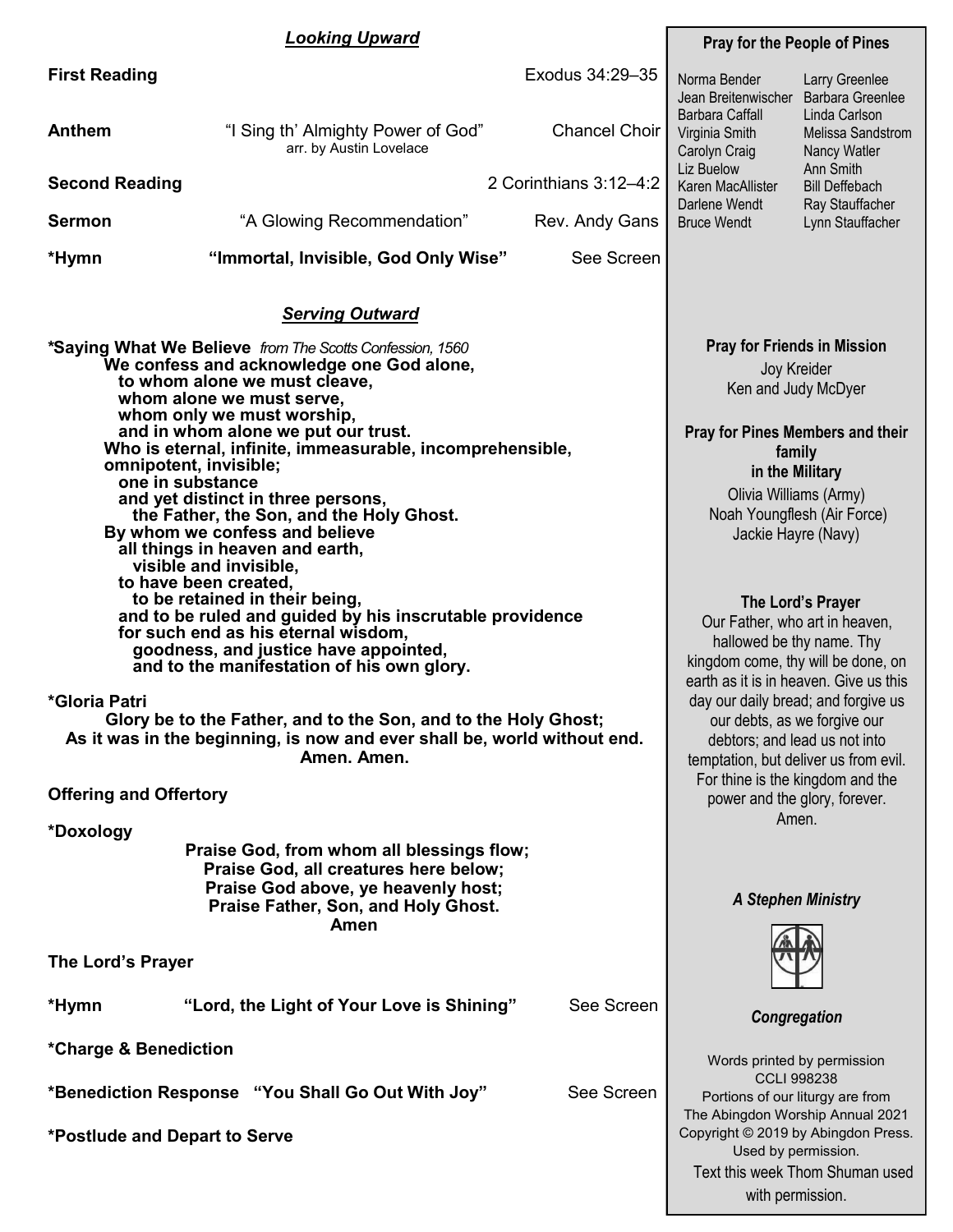# *Calendar for the Week of February 27, 2022*

| Today     | p.m.         | 12:00<br>6:00                                                    | <b>Confirmation Lessons - N18</b><br>Pines Youth group                                                                                                                                                                  |
|-----------|--------------|------------------------------------------------------------------|-------------------------------------------------------------------------------------------------------------------------------------------------------------------------------------------------------------------------|
| Monday    | a.m.<br>p.m. | 10:00<br>4:00<br>6:30<br>7:30                                    | Office Staff Meeting - C10<br>This Week at Pines articles due<br>Session Meeting - C3<br><b>ALANON Group - Fellowship Hall</b>                                                                                          |
| Tuesday   | a.m.<br>p.m. | 7:00<br>2:30                                                     | Men's Bible Study - Zoom<br>Weekly Prayer Team - Prayer Room                                                                                                                                                            |
| Wednesday | a.m.<br>p.m. | 9:00<br>6:30<br>8:00                                             | <b>Bulletin Articles Due</b><br>Ash Wednesday Service - Sanctuary<br>Westside AA - Fellowship Hall                                                                                                                      |
| Thursday  | p.m.         | 1:00<br>6:30<br>7:00<br>8:00                                     | Lectionary Bible Study<br>Stephen Ministry Training - Parlor<br>Space City Singers - Fellowship Hall<br>AA - C3                                                                                                         |
| Friday    | a.m.<br>p.m. | 5:00<br>6:00                                                     | <b>BSF</b> - Fellowship Hall<br>Session Retreat - Fellowship Hall                                                                                                                                                       |
| Saturday  | a.m.<br>p.m. | 8:30<br>5:30<br>6:00                                             | Session Retreat - Fellowship Hall<br>Mosaic Youth Fellowship - Gym<br>The Solution AA - C3                                                                                                                              |
| Sunday    | a.m.<br>p.m. | 9:00<br>9:15<br>9:30<br>10:00<br>10:15<br>10:45<br>12:00<br>6:00 | Nursery open<br>Sunday School<br>Mosaic Church - Gym<br>Choir rehearsal - Choir Room<br>Coffee - Fellowship Hall<br><b>Worship Service - Sanctuary</b><br><b>Confirmation Lessons - N18</b><br><b>Pines Youth Group</b> |

**April Newsletter:** Input must be in the office by March 18th at 9 a.m. to cindy@pinespc.org **Next Week's Bulletin:** Submit to the office by Wednesday at 9 a.m. to Chelsea@pinespc.org **Calendar Items:** Input must be in the office by Thursday at 9 a.m. **This Week at Pines email:** Input must be in the office by Monday to communication@pinespc.org **Today's Duty Elder(s):** Mike Lade

**Join us this Wednesday for our traditional Ash Wednesday and Communion Service** 



 **SERMON NOTES** 

**Get the latest announcements and reminders right before events happen. Find us here: https://twitter.com/HoustonPines.** 

> **Find us on Facebook www.facebook.com PinesPresbyterianChurch**

 **The newsletter is available in the Narthex for those unable to access it online.**

> **Our Worship services are recorded and livestreamed.**